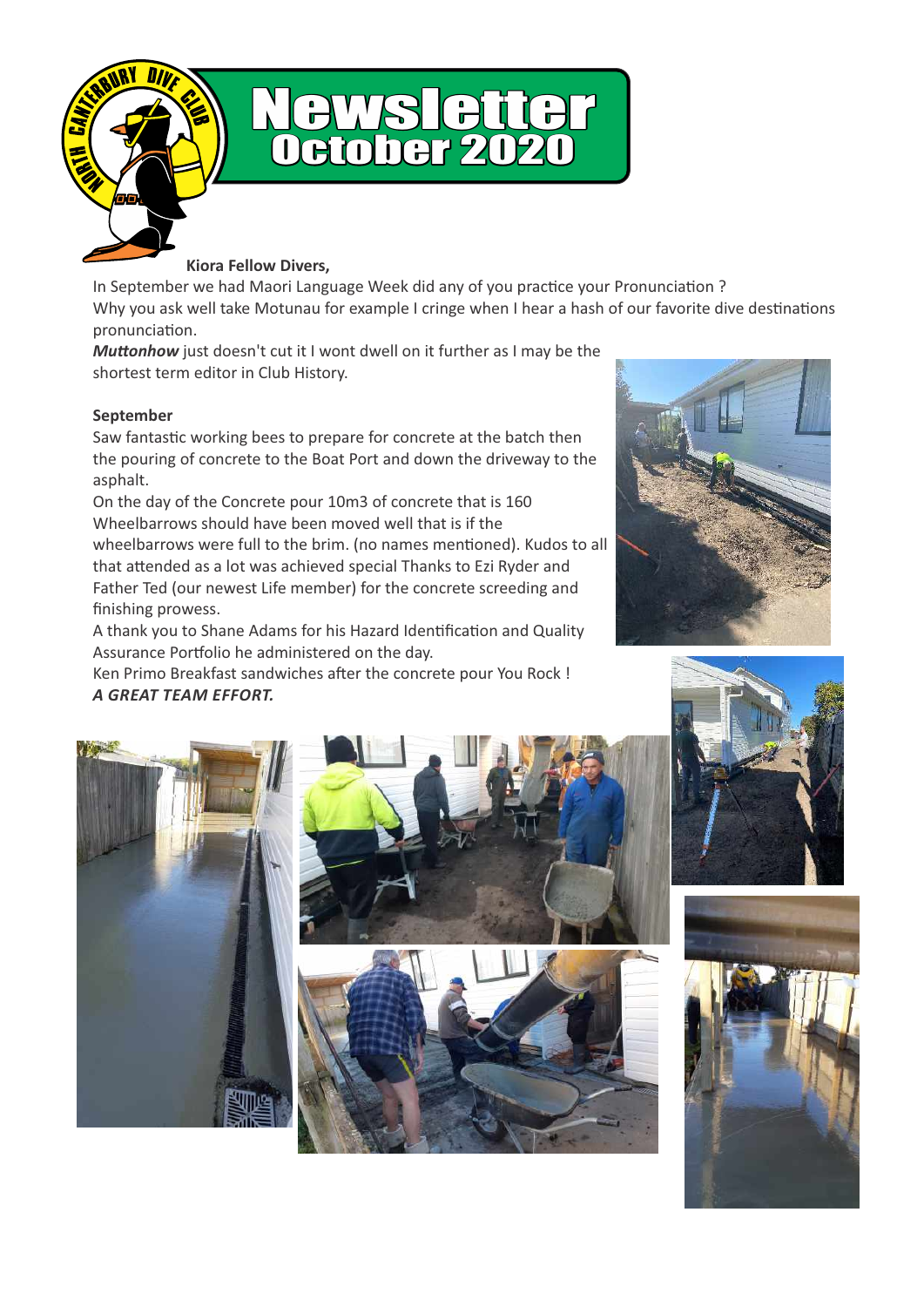**September 28th** saw our AGM, a Valedictory speech from our out outgoing Chairman had me bewildered when he spoke of the current open scallop season and caused a few stares around the room was Warren taking a leaf from Donald Trumps book (Fake news). This was later corrected Bless his soul and then he was re elected as our new Club Chairman with a Committee to Follow. Ted Woodward was unanimously Inducted into NCDC hall of fame with a lifetime club membership that he most Humbly received, well done Ted.

A great turn out for the AGM good to see a few of the old guard Originals dust off their shawls and attend a meeting.

#### **Events for October.**

There was is a trip away in Fiordland and I am sure in the November Newsletter we will have many fishy tales.

#### **October Club Dives.**

Nigel talked of a club weekends these are a lot of fun a few beersys , diving great comradery (a bit of a whose got the biggest sometimes) enough said.

#### **Bach Vacancy.**

Bach was vacant for show weekend talk to Shane Adams .

#### **Motunau Wharf**

Matua Ryder has some upcoming repairs to do on the wharf at Motunau and will require volunteers to do this work stay tuned for this as these repairs are well overdue and need to happen A.S.A.P as the damage is only getting worse.

#### **Health & Safety**

At a recent Committee meeting we discussed Health & Safety within the club the committee are investigating further and will report back on club responsibilities, something to think about **Do You Have a Health & Safety Awareness** how many near misses do we shrug off the Kiwi way and say She Will Be Right.

How about some letters to the editor need some content for future news letters a bit of spice any Drama goes down well all identities will be protected (not even !)

May your Kinas be the Viagra of the sea your Paua's as big as Dinner Plates and Crayfish be so Big you have to Lasso them and ride to the surface.

Editor N Chief till next month.

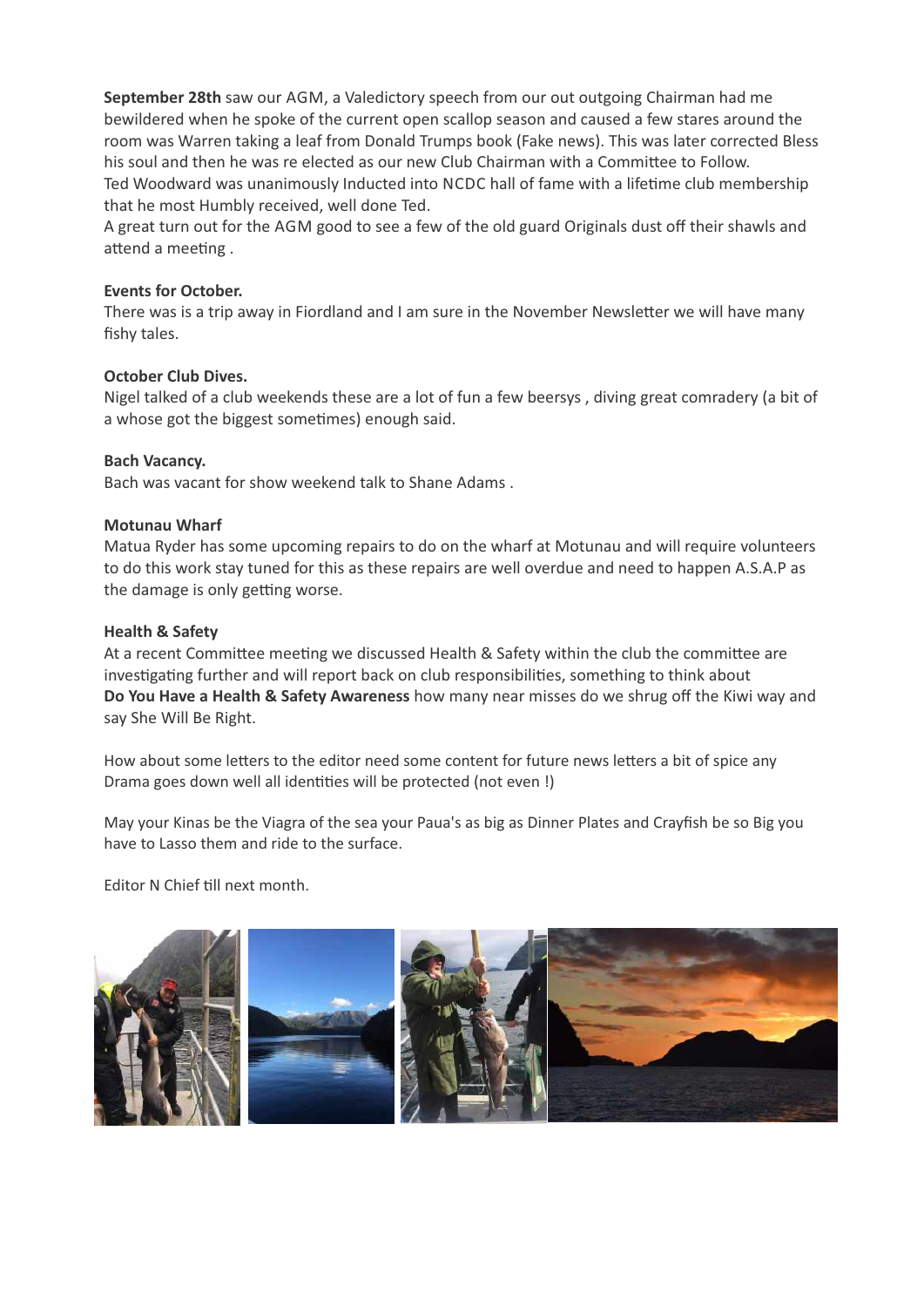

| <b>Managing Committee</b> |                        |              |
|---------------------------|------------------------|--------------|
| Chairman                  | <b>Warren Price</b>    | 0274 821 866 |
| <b>Vice Chairman</b>      | Nigel Kearns           | 0274 323 231 |
| Treasurer                 | <b>Sherryl Blakley</b> | 0272 746 512 |
| Secretary                 | Leon Frear             | 027 560 6902 |
| Club Captain              | Joe Dunning            | 021 449 903  |
| Sheriff                   | <b>Steve Ryder</b>     | 0275 924 106 |
| <b>Boat Custodian</b>     | Nigel Kearns           | 0274 323 231 |
| <b>Bach Custodian</b>     | Shane Adams            | 0275 449 569 |
| Editor                    | Keith Butler           | 021 499 030  |
| Committee                 | <b>Ted Woodward</b>    | 0272 006 681 |
|                           | Andy McRae             | 021 429 504  |
|                           | <b>Roy Howell</b>      | 0274 321 303 |





## **General Information**

**Club email:** info@ncdive.club

**Bach and boat bookings:** bookings@ncdive.club

**Bach and boat bookings calender:** www.ncdive.club/calendar

**Website:** www.northcanterburydiveclub.co.nz or www.ncdive.club

**Facebook:** www.facebook.com/ncdive.club

**Main Bank account:** 02 0852 0039175 000

**Travel Bank account:** 02 0852 0039175 001

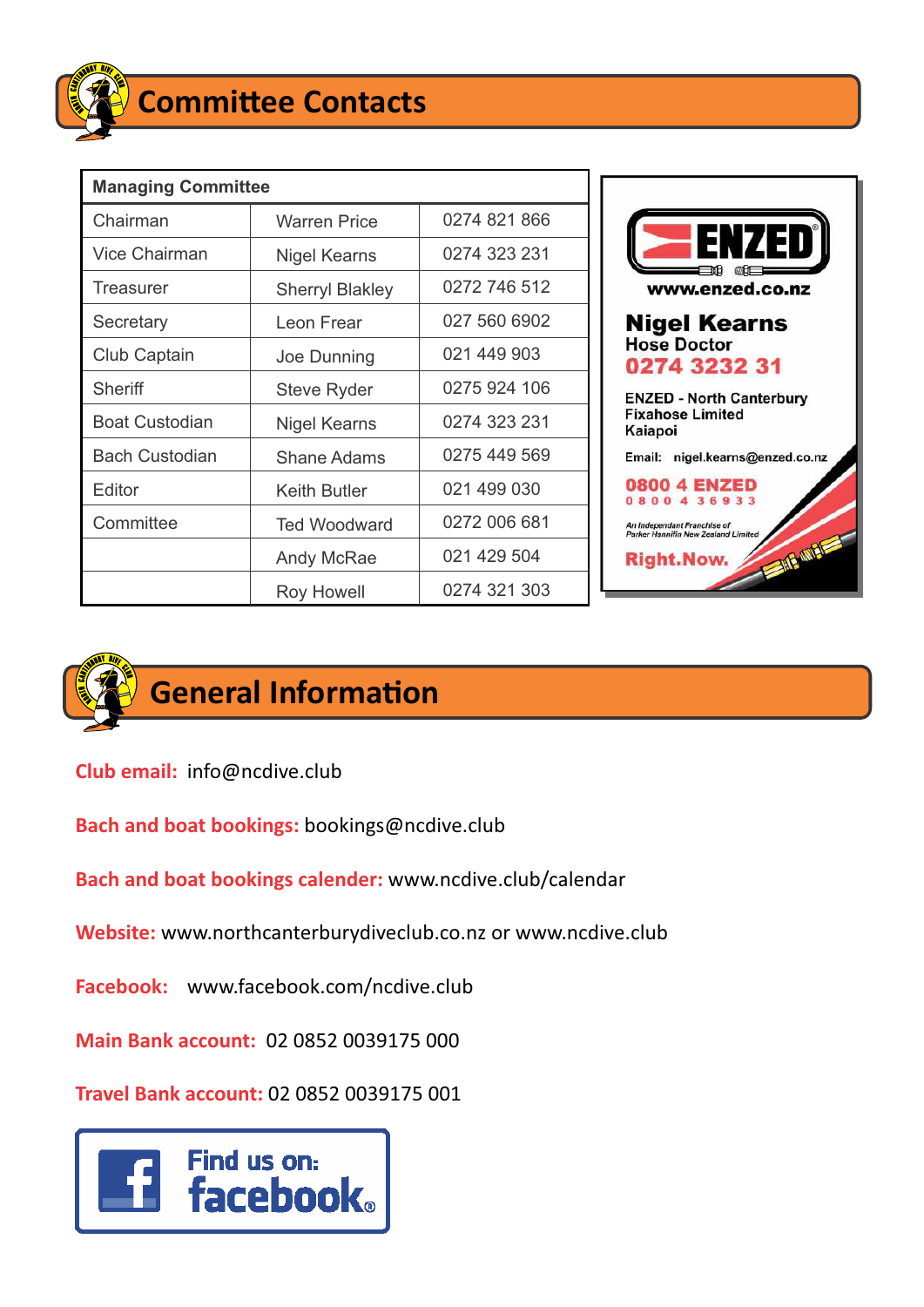

#### **October**

24th or 25th - Club Dive - organiser tbc

#### **November**

30th - Club meeting/bottle auction/fun night - @ Kaiapoi Riverside Bowling Club - 7.30pm Club dives - TBC

**2021**

February 26th-28th - Akaroa weekend, Contact Andy March 6th - Fishing Competition - Motunau



Kaikanui Tavern in Kaiapoi

are going well. If you can make it down and

show your support at some stage it would be great.

While there we talk a bit of bulls\*&T and organise dives and fishing for the weekend if the weathers good.

Start times from 5pm until the last person leaves (that has been quite late or umm early Sat at times). Everyone is welcome including partners.

The Kaik also usually puts on a feed at 6pm



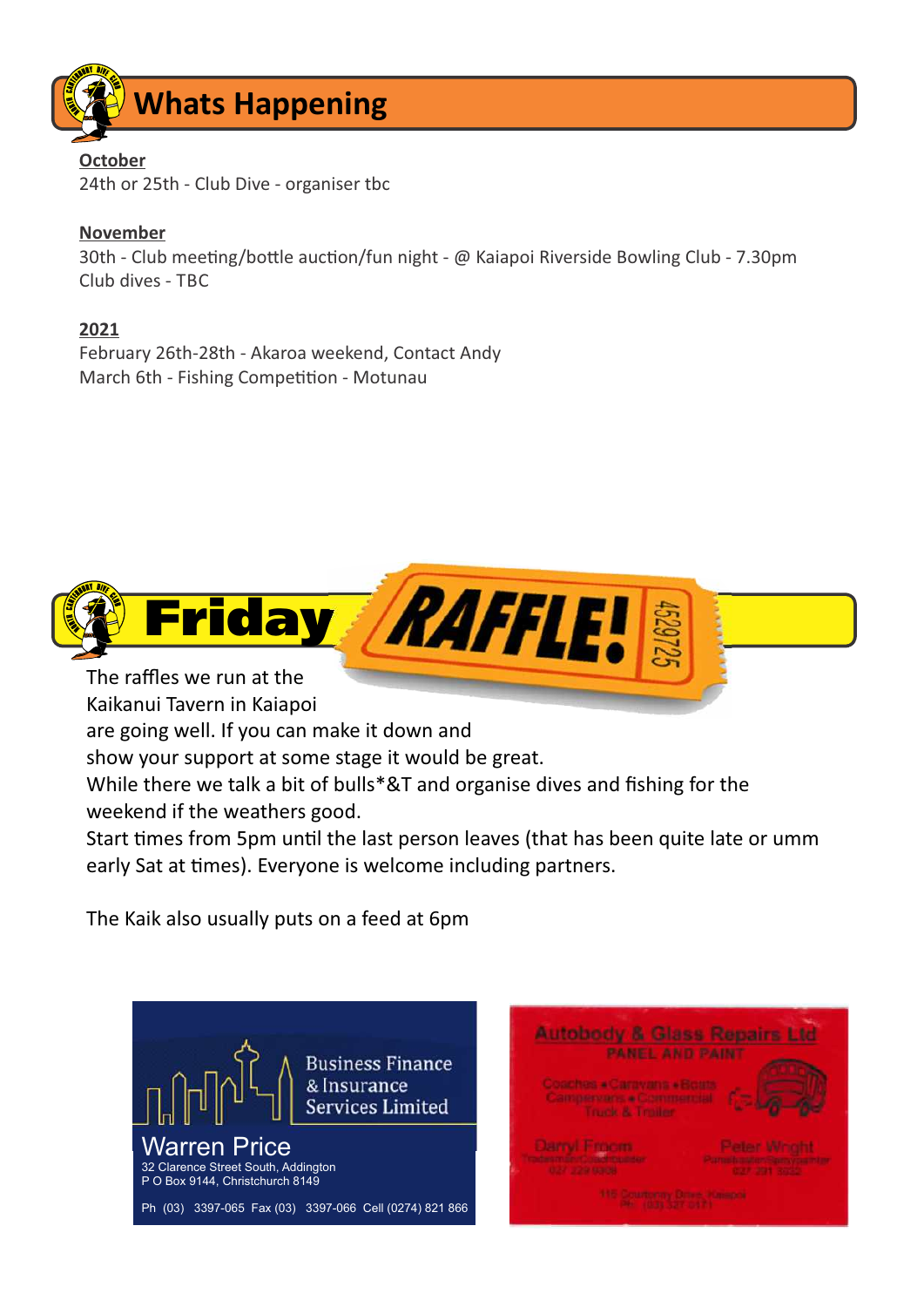

If you wish to book the bach please contact Shane Adams or email- **bookings@ncdive.club**

To view the bach availability go to: **www.northcanterburydiveclub.co.nz/calender**

#### **Notice to Bach Users**

**No washing down of private boats or dive gear to be done at the bach -** The Club boats can be cleaned at end of use before storing but do not use excessive amounts of water - Over Summer there are water restrictions in place.

- Payment must be made within 30 days of hiring the bach. The person booking the bach is responsible for full payment of all the people staying.

Gas bottle, toilet paper, washing powder and dish-washing liquid are not provided by the club, so please bring your own.

- When leaving the bach please take care to clean the showers,

vacuum the floors, make sure the fridge and freezer is clean, close the center hall door (classed as a fire door), close the internal garage door and do not leave any clothing, food or equipment behind.

Report any damage, mess left or maintenance / repairs that need to be done to the bach custodian.

#### **To hire the clubhouse is:**

- \$20 per night for club members

- \$30 for non-members staying with members.
- children under 12 are free.
- Minimum hire is \$40 per night and maximum hire is \$150 per night for club hires
- The bach hire is restricted to financial members.
- Outsiders / non club groups can hire the bach in exceptional circumstances and availability.







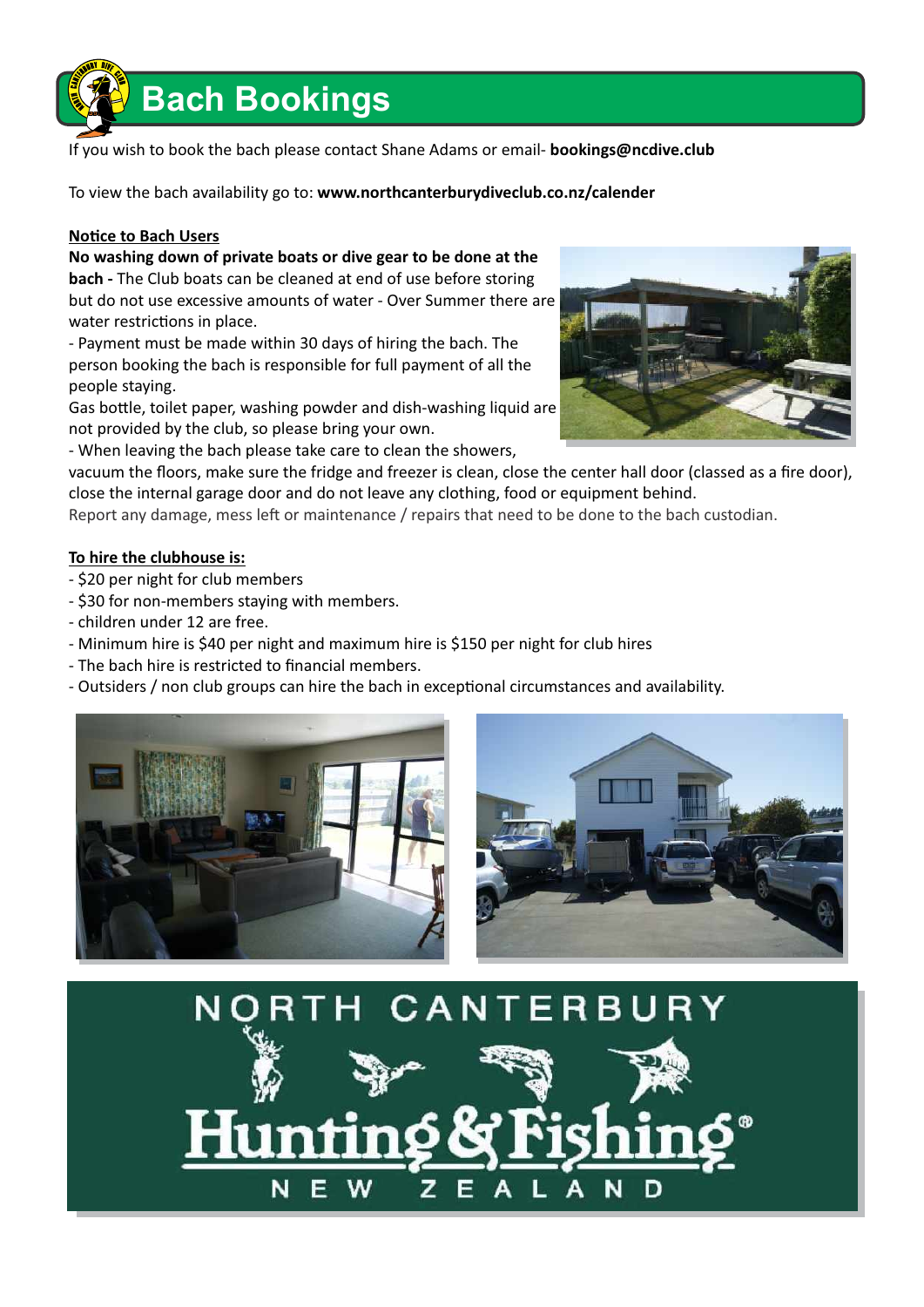**The Boats**

It is the person who is hiring the boat's responsibility to make sure that there is no damage to the boat, trailer or the motor.

That it must be completely full of fuel when you have finished with it and cleaned down and engine flushed. Some cleaning can be done out at sea like getting rid of cray legs and old bait.

When the boat is parked up at the batch, please leave the engine down when you have finished.

#### **Remember to turn off the kill switches, remove the 3 bungs and place them in the compartment beside the controls and ensure the boat has been fully refuelled at the end of it being used.**

#### **Don't leave your club mates with a partly filled fuel tank!**

If this is not done then future hire of the boat will be in doubt. On Club days the boat is \$10 per person plus fuel to be paid for to the organiser. Both boats are available for hire.

#### **Boat Usage**

A reminder about the club boat usage. In order to meet the boat insurance criteria.

When the club boat is being used, a member of the Dive Club MUST be skipper and that person MUST hold a Day Skippers License and be approved by the boat custodian. If the Skipper is planning to dive then there MUST be another approved Skipper on the boat. The boat is NOT to be operated by non approved people.

During hire, if an accident/incident occurs the hirer will be liable for the excess on the insurance and MUST report the incident to the boat custodian ASAP.

Please report any damage, breakages, lack of fueling, anything un usual or anything that needs to be addressed to the boat custodian.